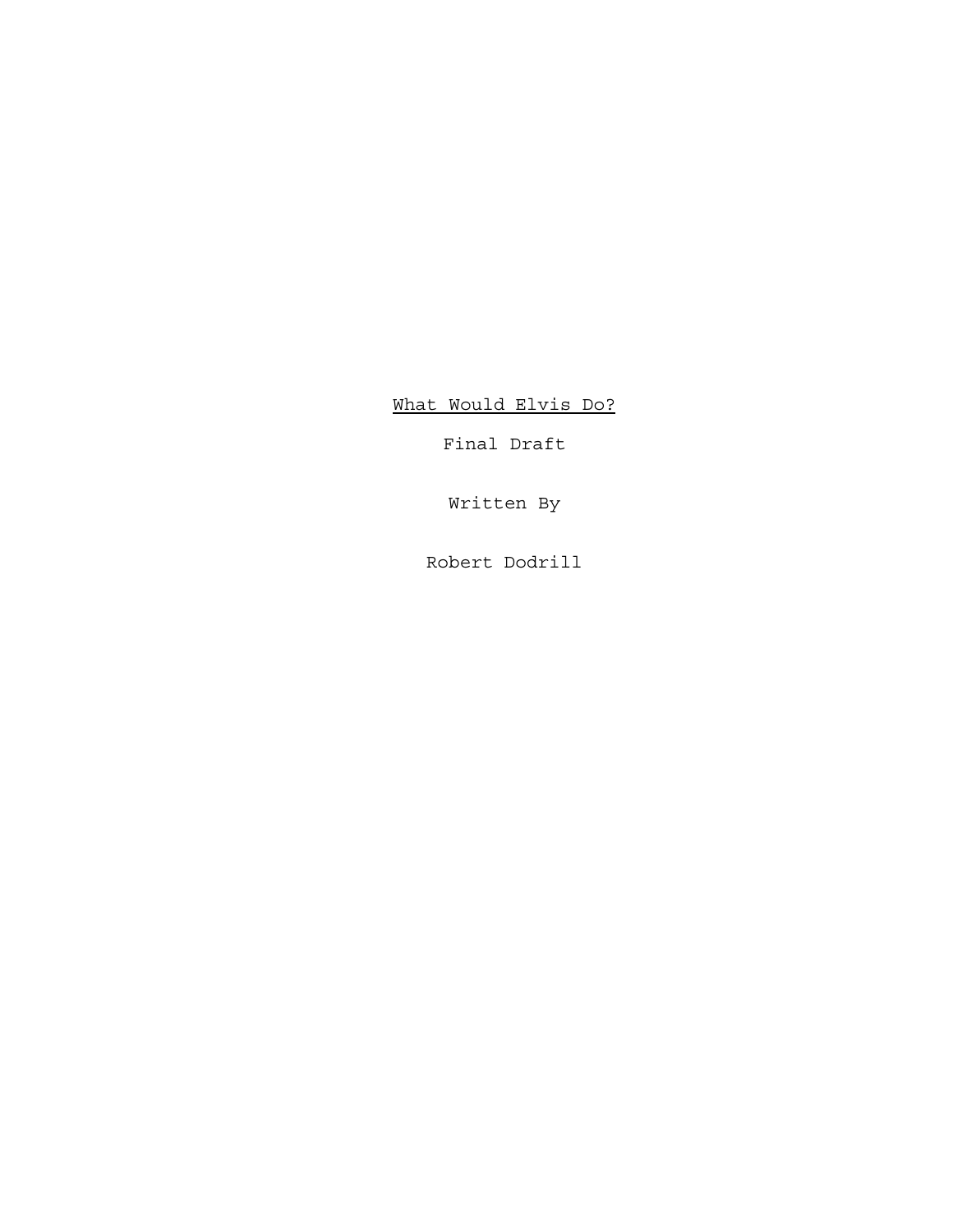INT. RUN DOWN MOTEL ROOM - NIGHT

CLOSE on a thumb slowly rotating a large gold ring around another finger.

INT. BAR STAGE - NIGHT

ECU of ELVIS singing. Hand on the mic, the jewels on his suit shimmering, the reflections of the lights in his glasses.

INT. RUN DOWN MOTEL ROOM - NIGHT

Reveal ELVIS, sitting on the edge of his bed in a run down motel room. He's hunched over, elbows on his knees. He still has the jumpsuit on but the top half is off, and he just wears a white t-shirt.

He glances over to the nearby end table, where there is an envelope with three twenty dollar bills hanging out.

INT. CLUB, BACK ROOM - FLASHBACK

Elvis waits outside the door to an office. After a beat the CLUB MANAGER comes out and hands him an envelope.

CLUB MANAGER

Here ya go.

Elvis takes it and opens the envelope. Counting the three twenty dollar bills.

> ELVIS Whoa, hey wait. There's only sixty in here.

The Club Manager turns around.

CLUB MANAGER Attendance was low. You saw it out there.

ELVIS

But this barely covers my expenses to come out.

The Club manager walks back over to Elvis. A bit of an arrogant stride. He moves his toothpick from one side of his mouth to the other and looks Elvis up and down.

> CLUB MANAGER Ya'know Elvis ain't as popular as (MORE)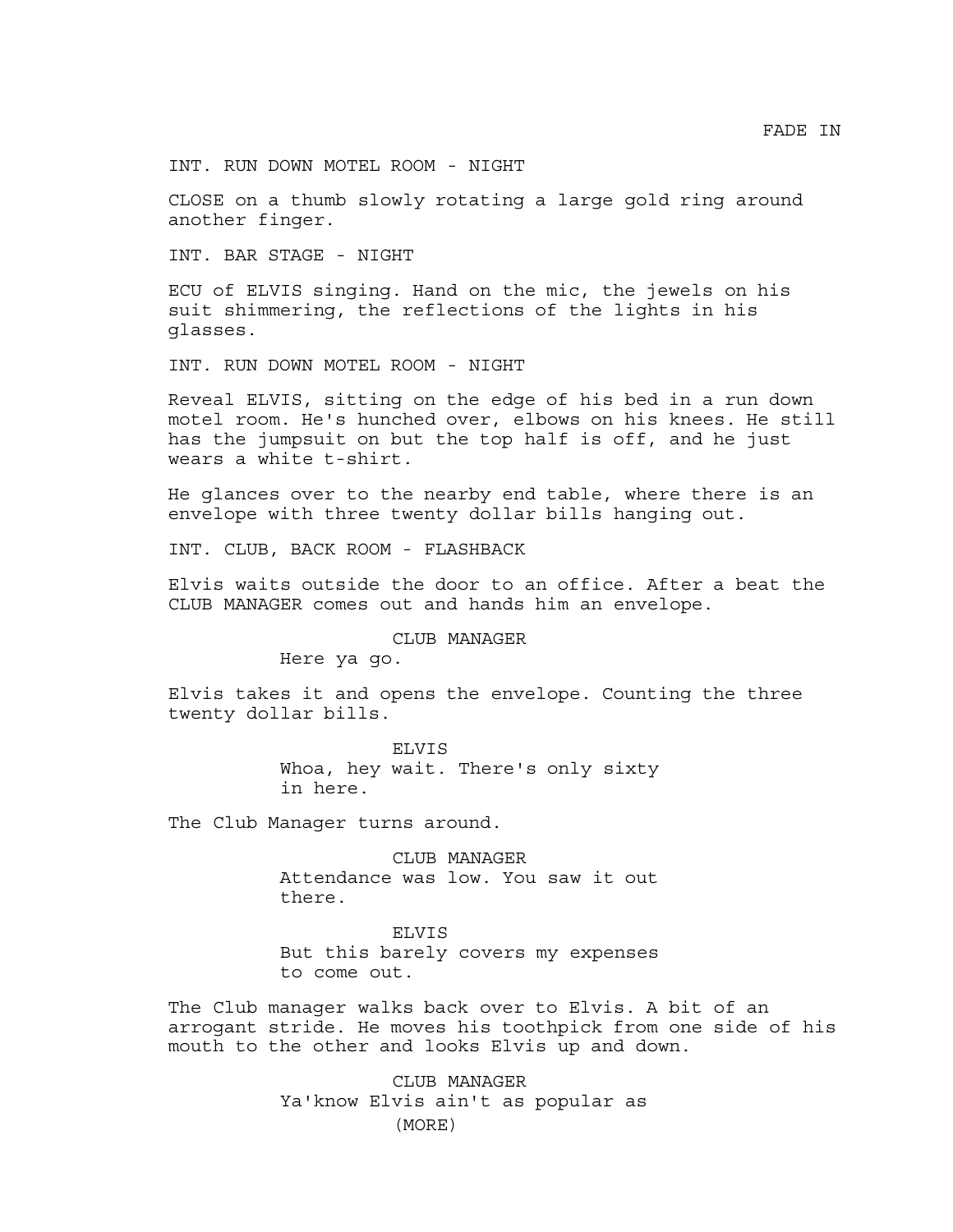# he used to be. You gotta think. Is CLUB MANAGER (CONT'D) this really what you wanna do with your life? I mean, what's more important... making money... Or

INT. RUN DOWN MOTEL ROOM - NIGHT

being Elvis?

Back in the room the Club Manager's final words echo in Elvis' mind.

He stands up and walks to the dresser. He takes off his belt and tosses it to the side. Then one by one he removes his rings. On the last one he hesitates for a moment, but then after a beat he removes it and sits it down on the dresser.

The sound of a man and woman arguing outside, breaks him from the moment. He goes toward the window and peeks out.

EXT. RUN DOWN MOTEL - NIGHT

A pimp (MALIK) and his girl (Harp), argue. He gets in her face as she's backed against the wall.

> MALIK Don't lie to me Harp!

> > HARP

I'm not!

## MALIK

Don't you dare lie! I saw you. Selling this shit, when you're supposed to be working my corner.

Malik holds up a necklace with a dragonfly pendant on the end. He grabs one of the wings and breaks it off.

Harp gasps as she watches him throw it on the ground.

HARP (Pleading) It's just a hobby.

MALIK

Yeah, who said you can have a hobby. You make any money it's the way I tell ya. And I'm telling ya, if you don't get some tonight. You're done.

Malik starts to back away.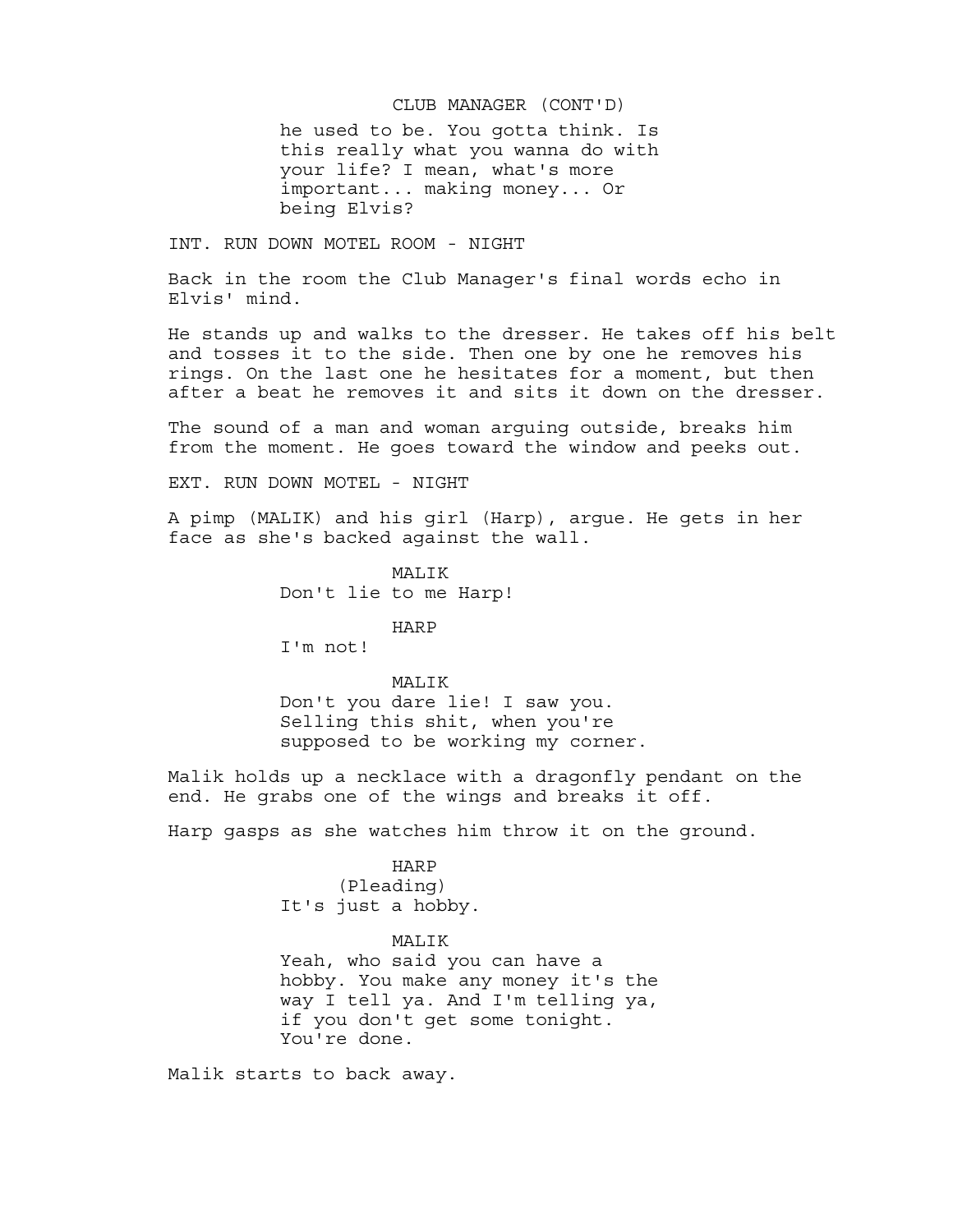## HARP

# But I...

He cuts her off. Pointing his finger.

## MALIK

Done!

Malik walks off.

Harp exhales deeply. After a beat she kneels down to pick up the pendant.

The door next to her opens. As she reaches for the broken wing Elvis kneels down and picks it up for her.

She looks to him and the two stand as he hands her the other piece.

# HARP

Thanks.

# ELVIS

You alright?

Harp puts on a phony confidence. She leans against the brick wall and crosses her arms. Then scoffs.

#### HARP

Me? Yeah. I'm good.

There's a bit of awkward silence between the two.

#### ELVIS

Ok... well, have a good night.

Elvis starts to turn to go back in to his room.

Harp looks across the parking lot where she sees Malik on the phone near his car.

Suddenly she turns back to Elvis.

### HARP

Well, I mean...

She takes a step in toward Elvis and awkwardly runs her finger along the side of his shoulder then plays with one of the tassels on the side of his leg.

> HARP How bout you? Looking for some company?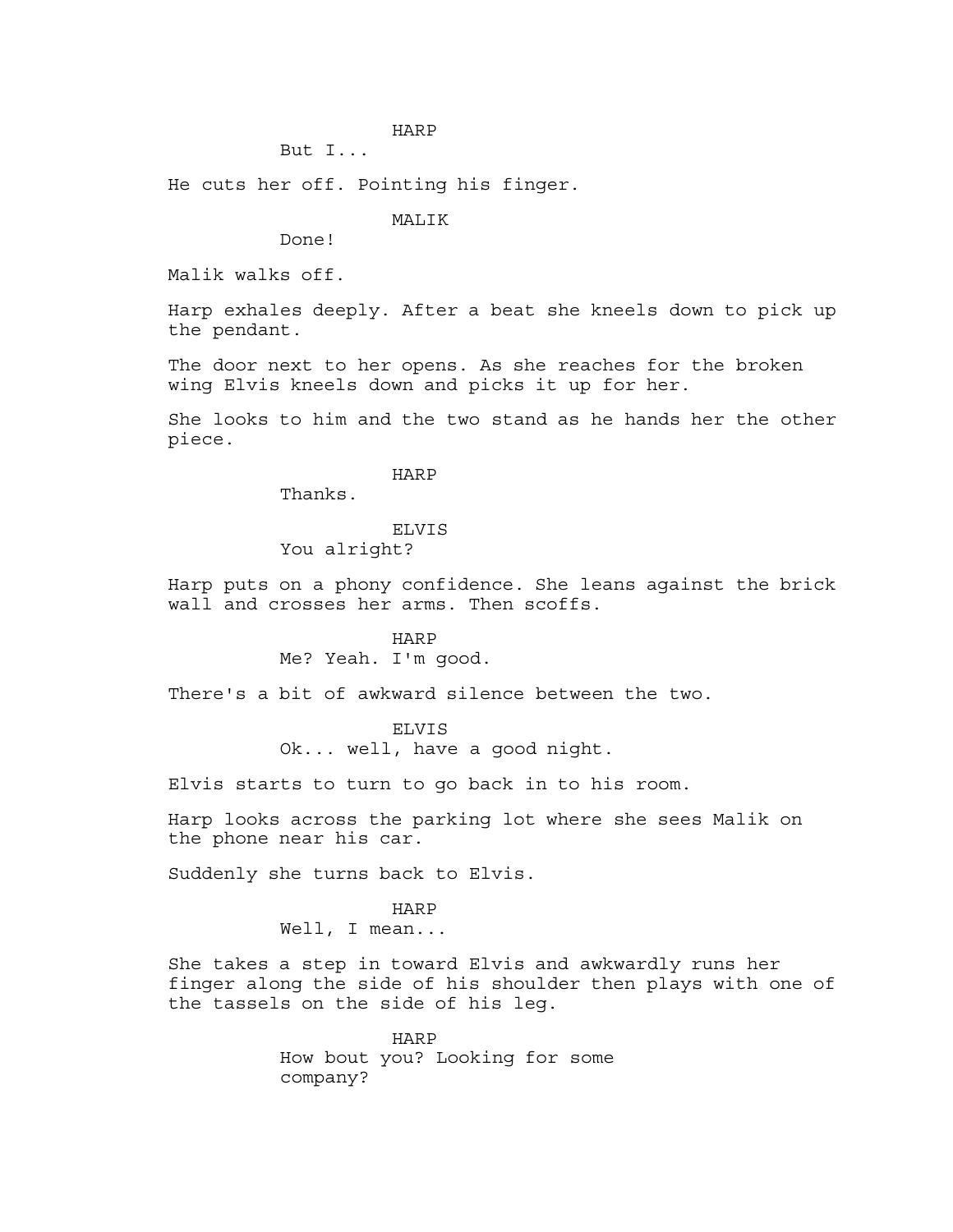Elvis reaches down and grabs her hand. He glances to Malik, who's now watching them.

> ELVIS Sorry, you seem like a sweet girl, but uh... This is isn't quite my thing.

She sighs deeply. The phony attitude, and the seductive smirk disappears.

> HARP Yeah... Me neither...

She looks down to the broken pendant in her hand.

HARP This sure isn't how I thought I'd end up. I was gonna inspire people, but somewhere along the way I just... And for what?

Elvis looks to her sympathetically, he nods his head slightly. He reaches out and puts his hand on her shoulder to comfort her.

> ELVIS You know there's a saying, "Truth is like the sun. You can shut it out for a time, but it ain't goin' away."

After a beat she looks up at him and smiles. She looks down to the dragonfly, then reaches out and grab his hand and gives him the pendant.

> HARP Here. Maybe it can be fixed.

MALIK (O.C.) Aye, Aye, Aye!

The voice of Malik breaks the moment they were having.

Elvis and Harp step away from each other, as Malik approaches. Malik pushes Harp behind him, standing between Elvis and her.

> MALIK Hands off the girl unless we're making a deal. Are we making a deal?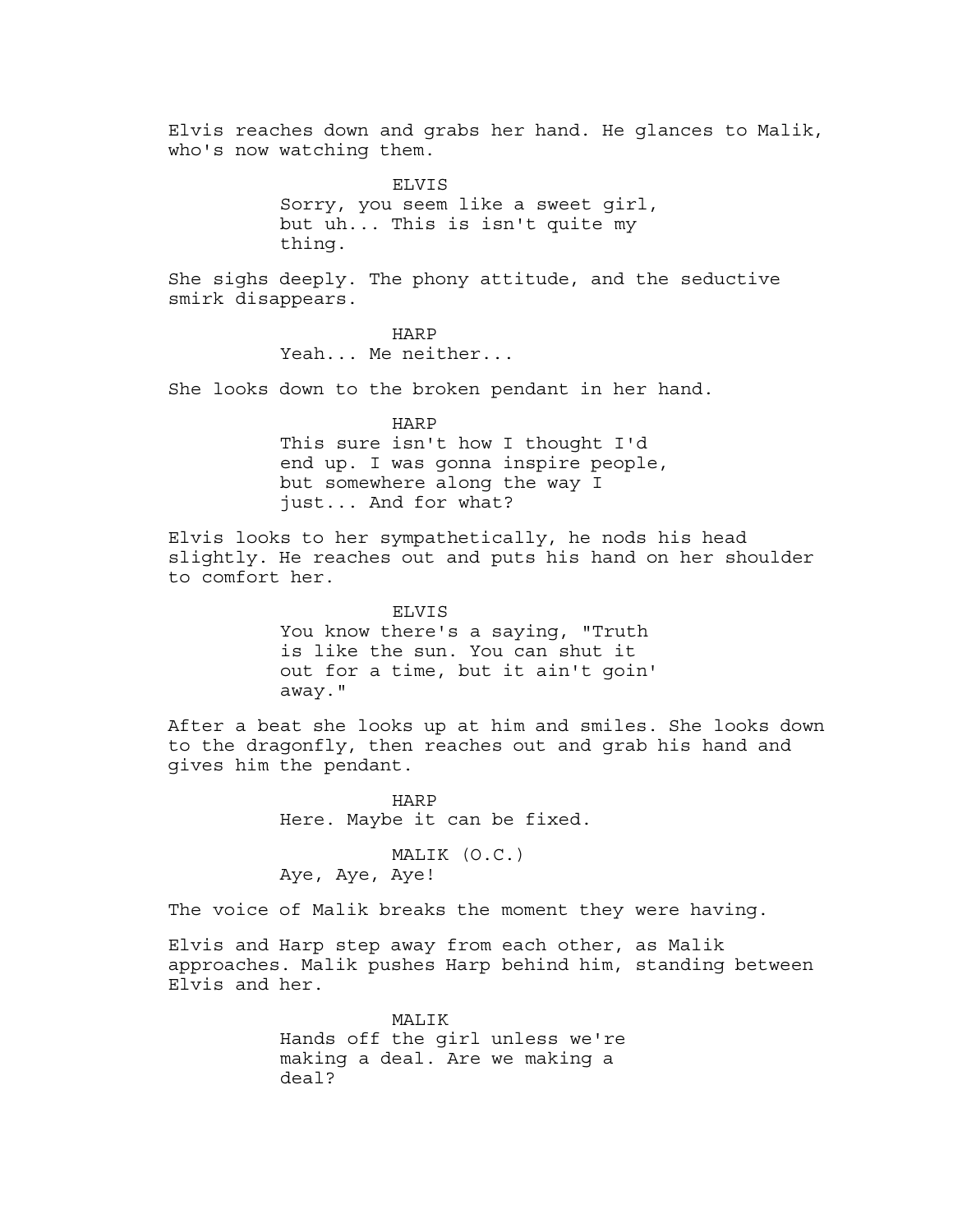ELVIS We're just talking.

MALIK Well talking don't pay the bills now does it? What are you supposed to be anyway, a Johnny cash reject?

ELVIS Actually, I'm...

**MALIK** 

Man I don't give a damn what you're about. Wasting my time and shit.

ELVIS Look, I think the lady has a right to talk with whoever she wants.

MALIK Oh, you think huh? You think.

Malik gets in Elvis' face.

MALIK We'll I think you better go back to your room, before I mess up that clean white suit you got here. (To Harp) As for you...

Malik goes back to Harp, reaches over and grabs her by the back of the neck. She winces and cries out in pain.

Elvis, now angered, tries to step in.

ELVIS Hey get off her!

Malik suddenly throws her to the side and whips out an extendable baton. He points it at Elvis.

**MALIK** 

Get the fuck back!

Elvis puts his hands up and starts to back away.

ELVIS You don't have to do this.

MALIK Shut up! Get back to your room, or lose walkin. It's up to you.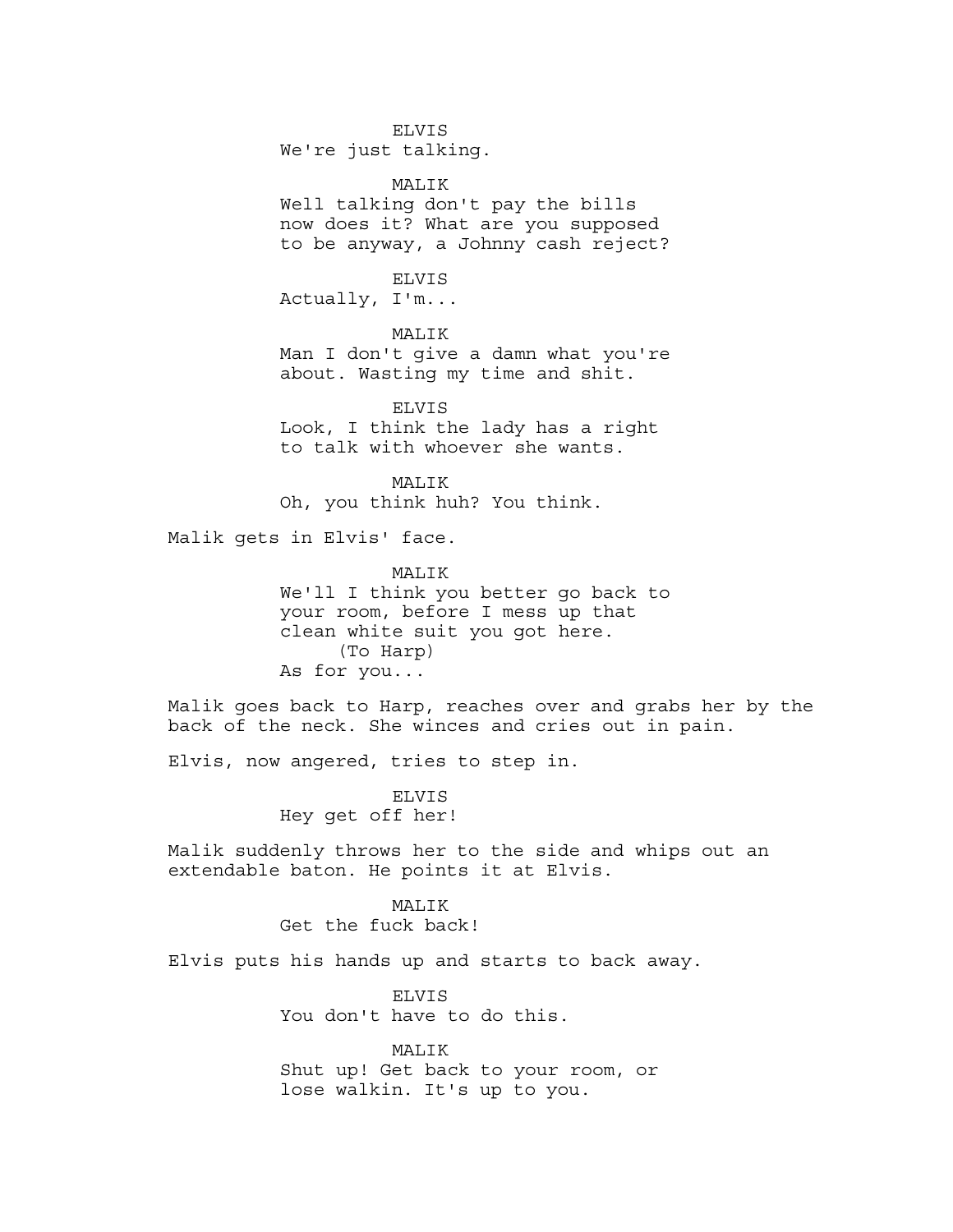Elvis starts to back up.

# ELVIS Alright, alright.

As Elvis backs up into the room, he looks at Harp. She stares back at him from the ground. Her eye's calling out for help.

INT. RUN DOWN MOTEL ROOM - NIGHT

Elvis gets in his room and shuts the door. He leans against it. Gritting his teeth, cursing under his breath. From outside you hear the muffled voices.

After a beat he can't take it anymore and he goes to the window to peer out.

From ELVIS' POV we see Malik dragging her across the parking lot as she struggles.

EXT. RUN DOWN MOTEL, PARKING LOT

Suddenly Harp bites his arm, he loosens his grip, she turns and knees him right in the groin. He falls to the ground giving her just enough time to escape.

### MALIK

# Arrrgh! You bitch!

INT. RUN DOWN MOTEL ROOM

Elvis' celebrates the quick victory.

ELVIS

Go! Go! Go!

EXT. RUN DOWN MOTEL, PARKING LOT

Harp runs straight to a line of cars and tries the handles until one opens. She jumps inside and locks the door.

INT. CAR

She starts frantically looking around the car for keys, even checking the visor. Nothing.

INT. RUN DOWN MOTEL ROOM

Elvis shakes his head. He looks as Malik is starting to get to his feet.

> **ELVIS** No, no, no. Get out. Run.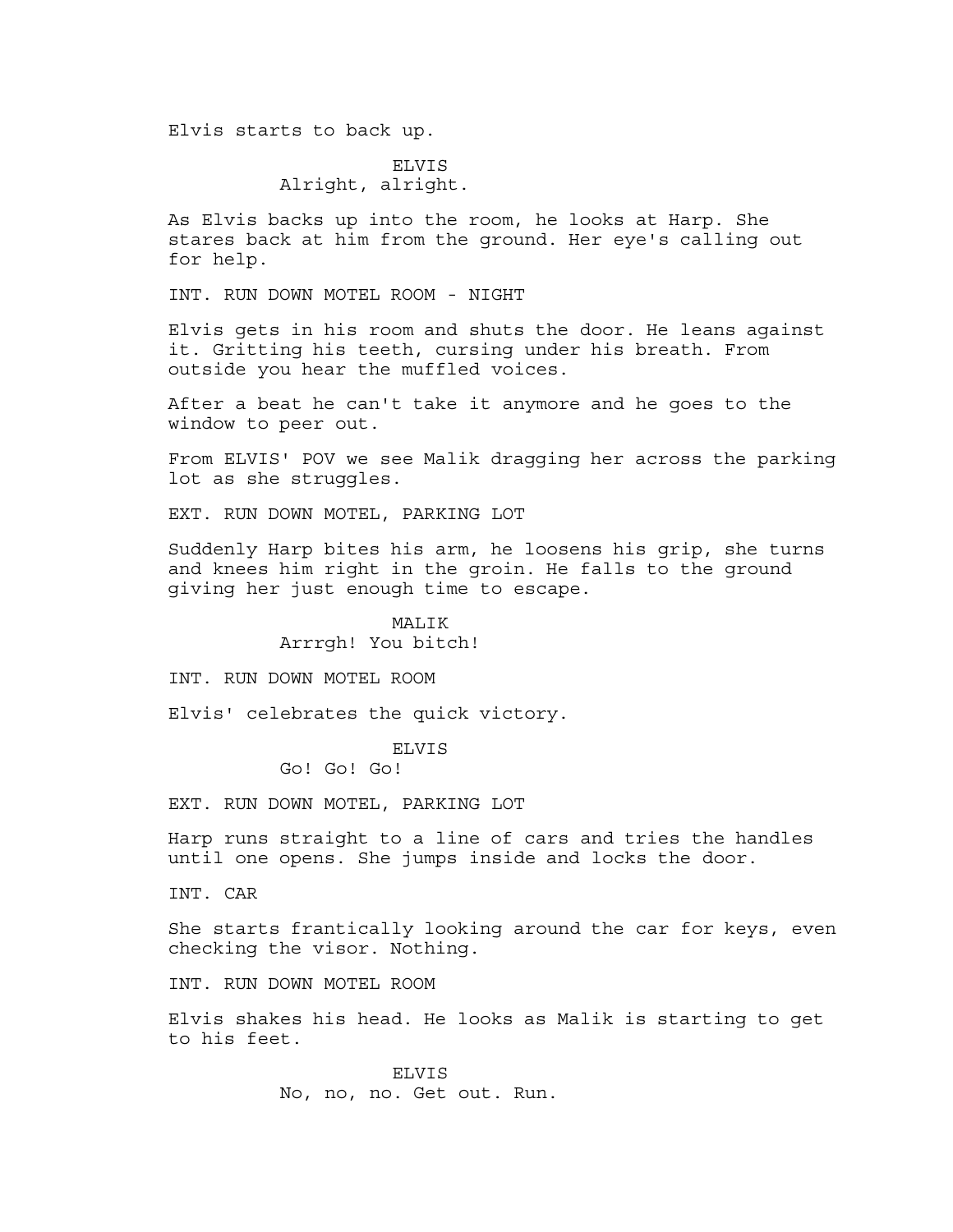He turns away from the window to grab his phone on a nearby table, but before he does he glances across the room to a mirror where he sees himself. He stares at his reflection for a beat, standing there in partial Elvis jumpsuit. He looks down to his hand, and to the dragonfly. His eyes close as he remembers recent events.

> CLUB MANAGER (V.O.) What's more important... making money... Or being Elvis?

HARP (V.O.) I was gonna inspire people, but somewhere along the way I just... And for what?

ELVIS (V.O.) Truth is like the sun. You can shut it out for a time, but it ain't goin' away.

HARP (V.O.) Maybe it can be fixed?

SLOWLY move in on Elvis' face as his eyes open, his brow narrows, his teeth clench, and his lip snarls.

QUICK CUTS: Ring put on, belt on, glasses on.

INT. CAR

As Harp continues to look for keys or anything to help. Malik pops up from out of nowhere, startling Harp. She screams. He tries the handle but it's locked.

> MALIK I didn't know you had it in ya. You open the door now and I'll make it quick.

HARP No! Leave me alone!

EXT. RUN DOWN MOTEL, PARKING LOT

Malik brings his baton up, ready to swing.

**MALIK** I swear to Christ... One!

Harp clenches her eyes. Malik braces his hand against the window.